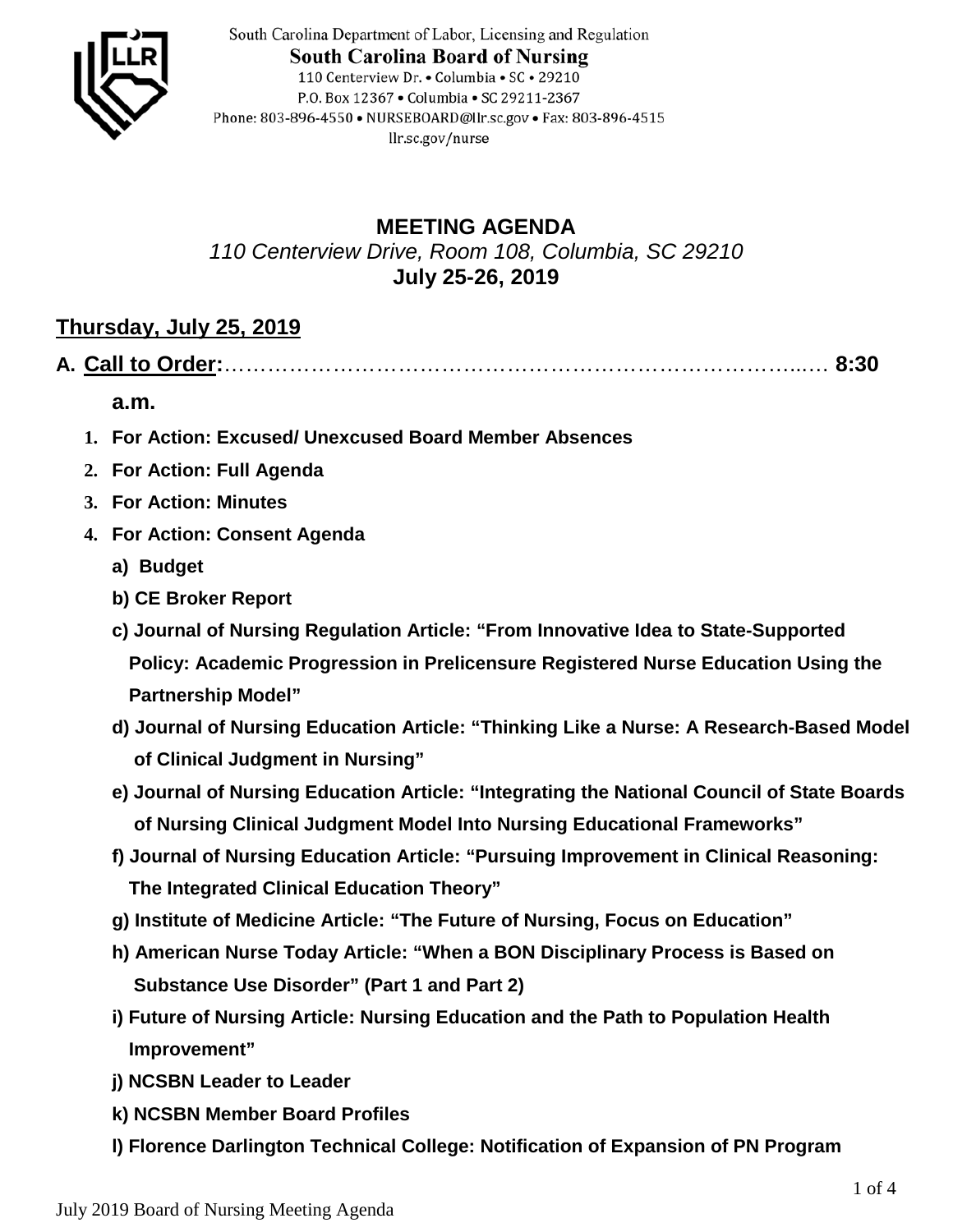- **m) Florence Darlington Technical College: Notification of Change in Dean of Nursing**
- **n) Accreditation Commission for Education in Nursing: Notification of Substantive Change Actions**
- **o) Accreditation Commission for Education in Nursing: Notification of Commission Actions**
- **p) Commission on Collegiate Nursing Education: Notification of Initial Accreditation**
- **q) Commission on Collegiate Nursing Education: Revised Procedures for Accreditation of Baccalaureate and Graduate Nursing Programs**
- **r) Spartanburg Community College: Notification of Change in Nursing Program Director/Administrator**
- **s) Midlands Technical College PN Program and ADN Program: Confirmation of Continuous Accreditation**
- **t) Second Quarter 2019 NCLEX Results**
- **u) Institute of Regulatory Excellence Fellowship Project**
- **v) RPP Quarterly Report**

#### **B. For Action: Appearances**

- **1. Office of Investigations and Enforcement (OIE)- Mark Sanders (Closed Session)**
	- **a) Investigative Review Committee (IRC) Report**
	- **b) Statistical Report**
- **2. FDA Approved Intranasal Midazolam**
- **3. Hearings/Discipline (Confidential/Closed Session): Office of Disciplinary Counsel**

| • 2018-51 • 2015-319 • 2017-674 • 2008-53 • 2016-519 • 2016-149   |                      |  |  |  |  |
|-------------------------------------------------------------------|----------------------|--|--|--|--|
| • 2017-418 • 2017-532 • 2018-239 • 2018-273 • 2016-242 • 2018-183 |                      |  |  |  |  |
| • 2016-509 • 2017-562 • 2017-354 • 2014-210 • 2018-377 • 2018-167 |                      |  |  |  |  |
| • 2013-378 • 2017-431 • 2016-668 • 2018-567 • 2017-627            |                      |  |  |  |  |
|                                                                   | ୍ୟ                   |  |  |  |  |
|                                                                   | 2018-607             |  |  |  |  |
| $\bullet$ 2017-249                                                | • 2018-44 • 2018-205 |  |  |  |  |

**4. Request from the Recovering Professionals Program (Closed Session)-**

 **Tia Cooper, MA LAC CACII NCACI- Program Director**

#### **C. Adjournment for the Evening**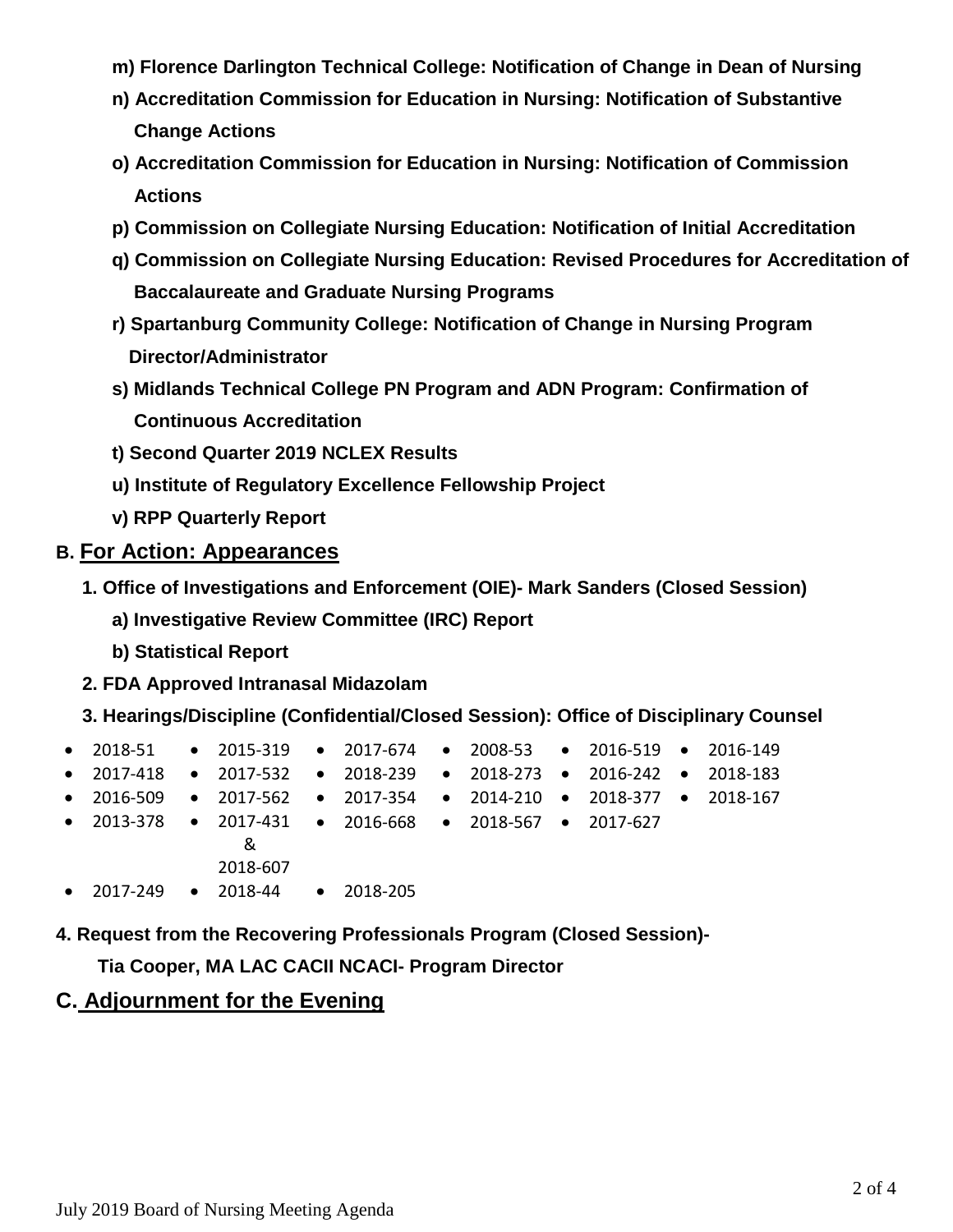# **FRIDAY, JULY 26, 2019**

| E. For Action: Appearances                                                                                                                                                                                      |                      |                                        |            |                  |                |  |  |  |  |  |
|-----------------------------------------------------------------------------------------------------------------------------------------------------------------------------------------------------------------|----------------------|----------------------------------------|------------|------------------|----------------|--|--|--|--|--|
| 1. Application Appearances (Confidential/ Closed Session)- Board of Nursing Compliance                                                                                                                          |                      |                                        |            |                  |                |  |  |  |  |  |
| <b>Staff</b>                                                                                                                                                                                                    |                      |                                        |            |                  |                |  |  |  |  |  |
| • Applicant One • Applicant Two<br>• Applicant Six<br>• Applicant Five                                                                                                                                          |                      | • Applicant Three<br>• Applicant Seven |            | • Applicant Four |                |  |  |  |  |  |
| 2. Hearings/Discipline (Confidential/Closed Session): Office of Disciplinary Counsel                                                                                                                            |                      |                                        |            |                  |                |  |  |  |  |  |
| $• 2015 - 624$                                                                                                                                                                                                  | $• 2017 - 368$       |                                        | $•2003-72$ |                  | $• 2017 - 487$ |  |  |  |  |  |
| 3. Administrator Review Report (Closed Session)-, Assistant<br><b>Disciplinary Counsel</b><br>4. Waived Final Order Hearing Report (Closed Session)- Prentiss Shealey, Assistant<br><b>Disciplinary Counsel</b> |                      |                                        |            |                  |                |  |  |  |  |  |
| $• 2014 - 540$                                                                                                                                                                                                  | $• 2013 - 41$        | $•2015-86$                             |            | $\cdot$ 2018-705 | $•2018-69$     |  |  |  |  |  |
| • 2015-424                                                                                                                                                                                                      | • 2016-410; 2017-546 |                                        |            | $• 2016 - 732$   | $• 2016 - 731$ |  |  |  |  |  |
| $• 2017 - 230$                                                                                                                                                                                                  | $• 2015 - 453$       | $• 2017 - 308$                         |            | $• 2017 - 275$   | $• 2017 - 411$ |  |  |  |  |  |
| $• 2017 - 365$                                                                                                                                                                                                  | $• 2017 - 53$        |                                        |            |                  |                |  |  |  |  |  |
| 5. Updates to Discipline Guidelines Office of Disciplinary Counsel (Closed Session)                                                                                                                             |                      |                                        |            |                  |                |  |  |  |  |  |
| <b>F. Reports/Discussion Topics:</b> (May also be taken up before, between and after appearances)                                                                                                               |                      |                                        |            |                  |                |  |  |  |  |  |
| <b>1. Education Report</b>                                                                                                                                                                                      |                      |                                        |            |                  |                |  |  |  |  |  |

- **a) Request to Amend the "Board Approved English Proficiency Services" Document on the BON Website**
- **b) South Dakota State University Board Notification of Changes to Refresher Program**
- **c) CE Broker Semi-Annual Report**
- **d) Employer Certification Form Updates**
- **2. Practice Report**
	- **a) Nursing Management of Invasive Devices Charts**
	- **b) Revised- AO #39**
	- **3. Administrator's Report**
		- **a) Personnel Changes**
		- **b) Vacant BON Positions**
		- **c) Board of Nursing Facebook Page**